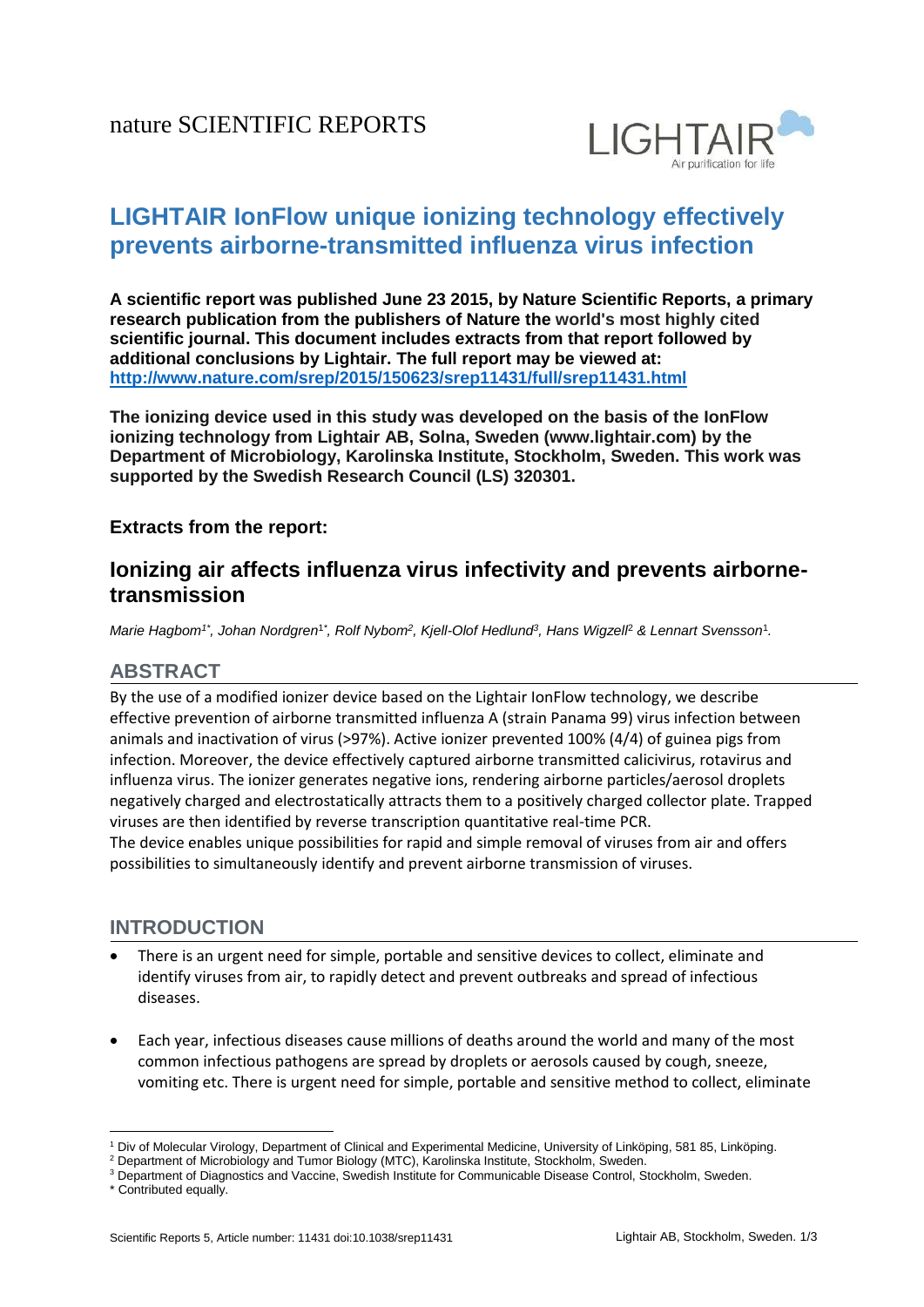

and identify viruses from air in order to rapidly detect and prevent outbreaks and spread of infectious diseases.

 The ionizing device used in this study operates at 12 V and generates negative ionizations in an electric field, which collide with and charge the aerosol particles. Those are then captured by a positively charged collector plate.

Moreover, this device does not produce detectable levels of ozone and can thus be safely used in all environments.

#### **RESULTS**

- 3 of 4 animals were infected when the inactive ionizer was used. In contrast, none of the 4 animals in cage "B" developed an immune response to influenza virus when the ionizer was active
- Significantly higher numbers of rotavirus and CaCV particles were detected on the active ionizer compared to the inactive ionizer (~1500–3000 times), led to the conclusion that this technique can actively and efficiently collect viral particles from air.
- Testing revealed that 40–60 min was required to eliminate >90% of free latex particles in the air. The particle counter can detect particles with size greater than 0.02 μm.
- The infectivity of aerosolized viruses was significantly reduced by >97%, indicating that ionization of the aerosol accounts for the vast majority of infectivity reduction, and not the exposure to the charged collector plate.

#### **DISCUSSION**

- Important advantages with this novel ionizing device is the simple handling, high robustness as well as the wide applicability to airborne pathogens.
- The observation that significantly higher numbers of rotavirus and CaCV particles were detected on the active ionizer compared to the inactive ionizer (~1500–3000 times), led to the conclusion that this technique can actively and efficiently collect viral particles from air.
- It is interesting to note that a broad range of particles sizes, from 35 nm to 10  $\mu$ m was concentrated, suggesting a wide application range of the technology.
- Most interesting, and of great clinical significance of this study was the novel finding that the ionizing device could detect and prevent influenza virus infection in a controlled setting, mimicking "authentic" conditions.
- The easy handling, low cost, free of ozone production, robustness, high efficiency and lowvoltage (12 volt) operation enables large-scale use. Locations critical for infectious spread, such as airplanes, hospitals, day-care centres, school environments and other public places could thus be monitored and controlled by the collection and analysis of airborne viruses and other pathogens on the collector plate.
- We conclude that this innovative technology hold great potential to collect and identify viruses in environmental air.